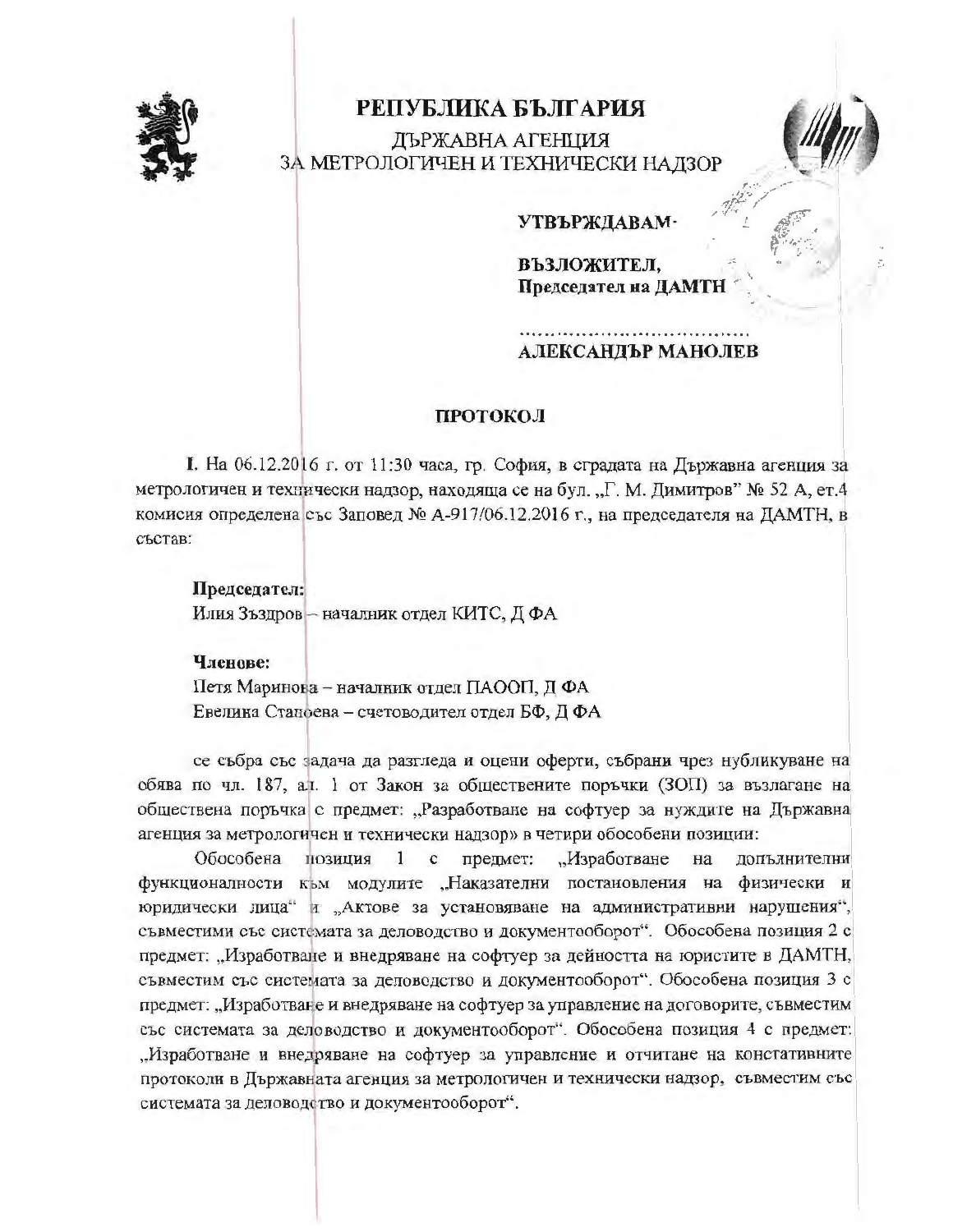$Ha$ 24.11.2016r.  $\mathbf{B}$ профила  $_{\rm Ha}$ купувача, на интернет адрес www.damtn.government.bg - раздел "Профил на купувача" е публикувана обява изх. № 92-00-18/24.11.2016 г. за събиране на оферти за възлагане на горепосочената обществена поръчка със срок за получаване на офертите – до 17:30 часа на 02.12.2016 година. Едновременно с това на 24.11.2016 г., под ID 9059040 на Портала за обществени поръчки на АОП е публикувана кратка информация за поръчката.

В нървоначално определения срок - до 17:30 часа на 02.12.2016 г., не бяха получени определеният съгласно чл. 188, ал. 2 от ЗОП брой оферти но нито една позиция, във връзка с което срокът за тяхното получаване се удължн до 17:30 часа на 05.12.2016  $\Gamma$ .

До удължения краен срок в ДАМТН, по реда на тяхното постъпване са подадени следните оферти:

| Nº.              | Оферта Вх. №/дата, час на постъпване                                       | Име на участника                               |  |  |  |
|------------------|----------------------------------------------------------------------------|------------------------------------------------|--|--|--|
|                  | Вх. № 92-00-18-3/02.12.2016 г. в 15:46 ч. - по<br>четири обособени позиции | "Технически университет"<br>ЕООД<br>гр. София  |  |  |  |
| $\overline{2}$ . | Вх. № 92-00-18-4/02.12.2016 г. в 15:55 ч. - но<br>първа обособена позиция. | "Инфосистемс<br>Интернешънъл" ЕАД<br>гр. София |  |  |  |

Всички оферти са представени в запечатани и непрозрачни опаковки. Няма оферти, постънили след крайния срок.

Председателят на комисията нолучи постышлите 3(три) оферти с приемопредавателен протокол, съгласно чл. 48, ал. 6 от ППЗОП.

Председателят на комисията нровери състава на присъстващите и след като установи, че присъстват всички членове на комисията откри заседанието.

Комисията започна своята работа след получаване на горепосочените оферти и протокола по чл. 48, ал. 6 от ППЗОП при спазване изискванията на чл.103, ал.2 от ЗОП и чл.97 от ППЗОП.

На заседанието присъстваха упълномощени представители на участниците, както следва:

1. Симона Желязкова Железчева - иадлежно упълномощен представител на "Инфосистемс Интернешънъл" ЕАД;

2. Кристина Венциславова Костадинова - надлежно упълномощеи представител на "Технически университет" ЕООД.

Комнсията отвори офертите по реда па тяхното постъпване и обявн ценовите предложения, както следва:

Участникът "Технически университет" ЕООД, гр. София с ЕИК 130506225 е представил оферта с Вх. № 92-00-18-3/02.12.2016 г. в 15:46 ч. и ценови предложения в размер както следва: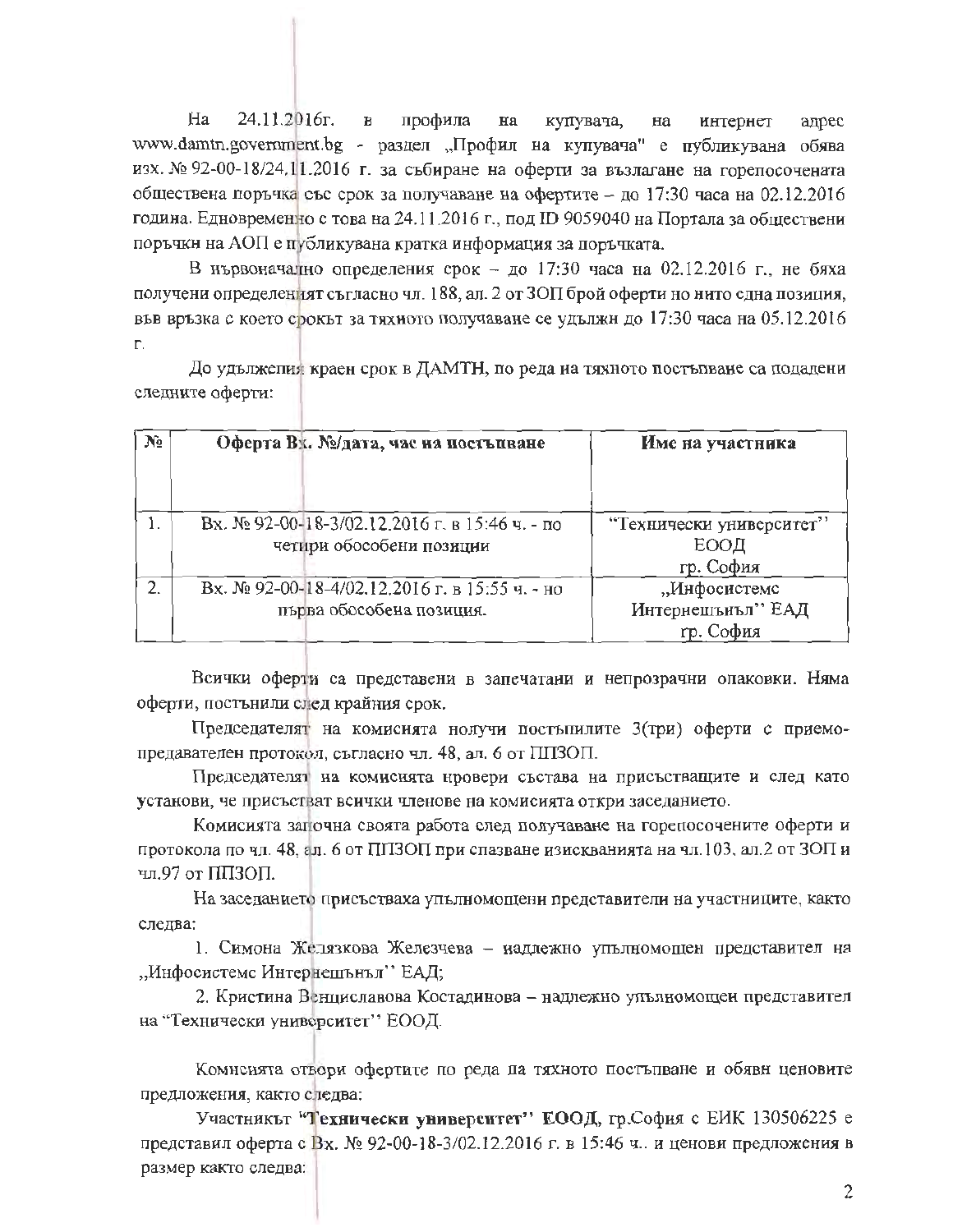По обособена позиция № 1 - 29,800 /двадесет и девет хиляди и осемстотин лева/ без включен ДДС и срок на поддръжка и актуализация на софтуера - 24 месеца.

По обособена позиция № 2 - 9,800 /девет хиляди и осемстотип лева/ без включен ДДС и срок на поддръжка и актуализация на софтуера - 24 месеца.

По обособена позиция № 3 - 19,800 /деветнадесет хиляди и осемстотин лева/ без включен ДДС и срок на поддръжка и актуализация на софтуера - 24 месеца. По обособена позиция № 4 - 9,800 /девет хиляди и осемстотин лева/ без включен ДДС и срок на поддръжка и актуализация на софтуера - 24 месеца.

Участникът "Инфосистемс Интернешънъл" ЕАД, гр. София с ЕИК 203773538 е представил оферта Вх. № 92-00-18-4/02.12.2016 г. в 15:55 ч. - по първа обособена позиция и ценово предложение в размер на 28, 800 (двадесет и осем хиляди и осемстотнн лева) без включен ДДС и срок на поддръжка и актуализация на софтуера - 36 месеца.

След извършването на горните действия, публичната част от заседанието на която присъстваха упълномощени представители на "Технически университет" ЕООД и "Инфосистемс Интернешънъл" ЕАД приключи и комисията нродължи своята работа в закрито заседание, а именно разглеждане и опенка на офертите и класиране на участниците.

1. Разглеждане на офертите.

1.1. При разглеждане офертата на участника "Технически университет" ЕООД, комисията коистатира, че документите и информацията съответстват с критеринте за подбор, поставени от Възложителя. Офертата отговаря па изискванията на Възложителя и комисията я допуска до оценяване.

1.2. При разглеждане офертата на участиика "Инфосистемс Интернешънъл" ЕАД, комисията констатира, че документите и ипформацията съответстват с критериите за нодбор, ноставени от Възложителя. Офертата отговаря на нзисквапията на Възложителя и комиснята я допуска до оценяване.

2. Оцеияване на офертите.

Обществената поръчка се възлага въз основа па икономически най-изгодната оферта. Икономически най-изгодната оферта се онределя въз основа на критерия за възлагане "оптимално съотношение качество/цена" за обособени позиции 1 и 2 и "найниска цена" за обособени позиции 3 и 4, както следва:

За обособена позиция 1 с предмет "Изработване на допълиителни ↘ функциоиалности към модулите "Наказателни постановления за физически и юридически лица" и "Актове за установяване на административни нарушения", съвместими със системата за деловодство и документооборот." оценката се извършва по формулата:

 $K = P + T$   $\kappa$ *bnerg:*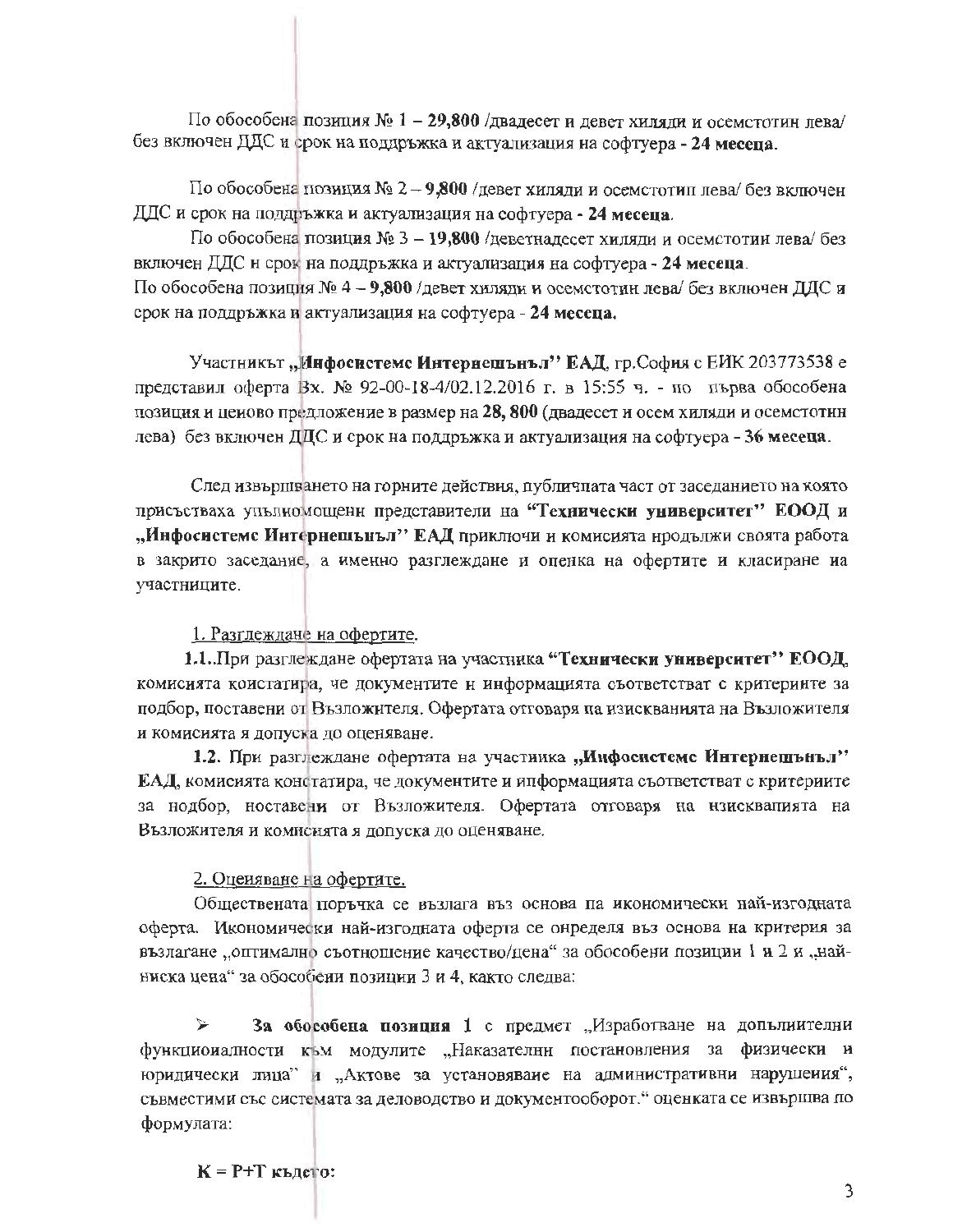К - максималният брой точки, получил даден участник. Възможният максимален брой точки е 100.

Р - Точките, формирани от предложената цена, изчислени по формулата:

Най-ниската предложена цена между всички участници Цената на оценявания участник

Максималният брой точки по този показател е 70.

Т - точките, формирани от срока за поддръжка на системата, изчислени по формулата:

Предложения срок от оцеиявания участник Най-големия нредложен срок за поддръжка, между всички участници

Максималният брой точки по този показател е 30.

≯ За обособена позиция 2 с предмет: "Изработване и внедряване на софтуер за дейността на юристите в ДАМТН, съвместим със системата за деловодство и документооборот.", оценката се извършва по формулата: К = P+Т където:

К - максималния брой точки, получил даден участник. Възможният максимален брой точки е 100.

Р - Точките, формирани от предложената цена, изчислени по формулата:

Най-ниската нредложена цена между всички участници

Цената на оценявания участник

Максималният брой точки по този ноказател е 70.

Т - точките, формирани от срока за поддръжка на системата, изчислени по формулата:

Предложения срок от оценявания участник

Най-големия предложен срок за поддръжка, между всички участници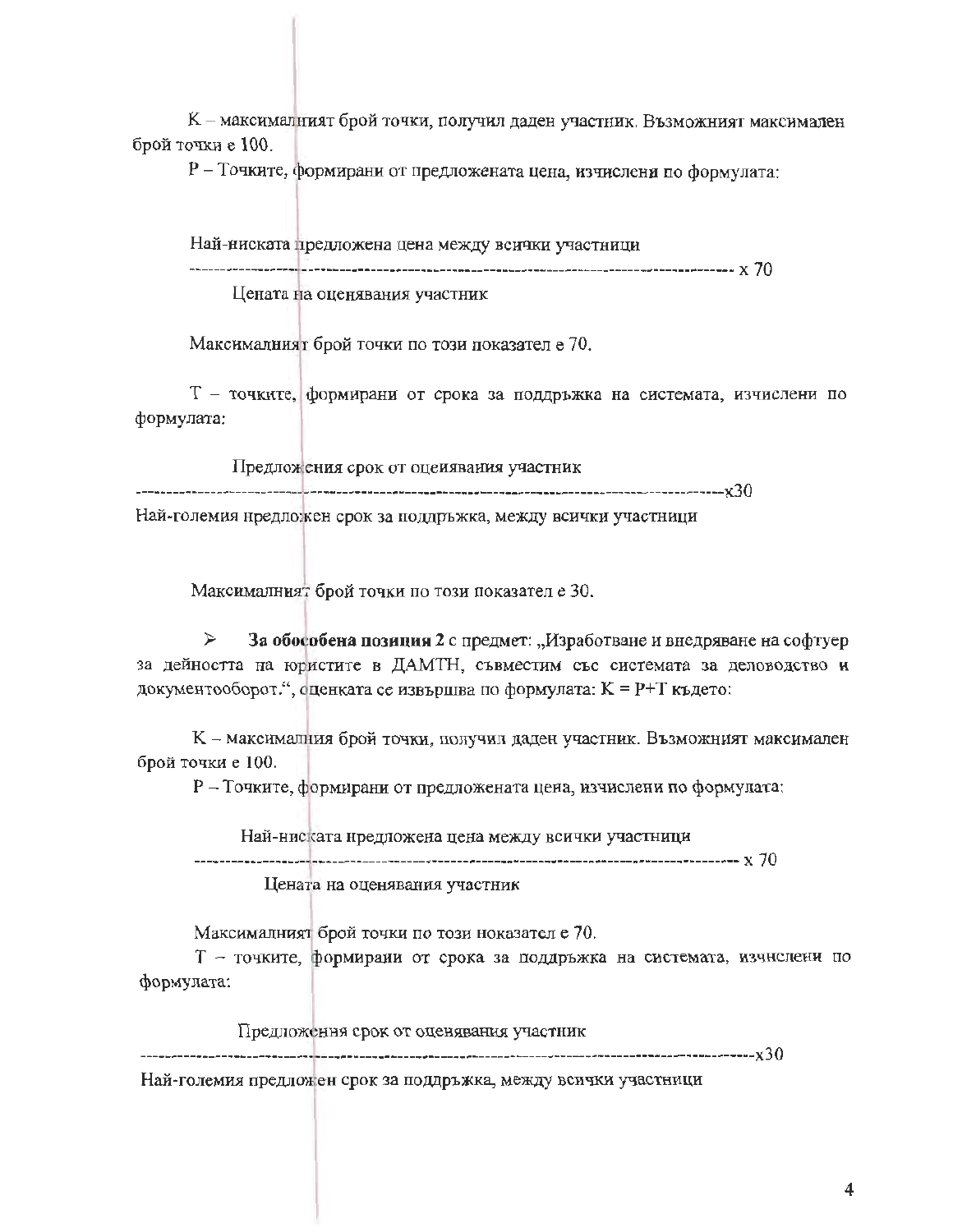$\prec$ За обособена позиция 3 с предмет: Изработване и внедряване на софтуер за управление на договорите в ДАМТН, съвместим със системата за деловодство и документооборот", оценката се извършва въз основа на критерия "най-ниска пена". Участник, предложил най-ниската цена за изпълнение на поръчката по обособената позиция и отговарящ на вснчки изисквания на Възложителя ше бъде класиран на нърво място.

 $\blacktriangleright$ За обособена позиция 4 с предмет: "Изработване и внедряване на софтуер за управление и отчитане на констативни протоколи в ДАМТН, съвместим със системата за деловодство и документооборот", оценката се извършва въз основа на критерия "найниска цена". Участник, нредложил най-ниската цена за изпълнение на поръчката по обособената нозиция и отговарящ на всички изисквания на Възложителя ще бъде класиран на първо място.

3. Класиране на участниците и избор на изпълнител.

След нрилагане на горепосочените формули за обособената позиция комисията получи следните резултати:

| Участник         | сума         | Коеф. | Цн    | CDOK      | Коеф. |       | К     |
|------------------|--------------|-------|-------|-----------|-------|-------|-------|
| Технически       |              |       |       |           |       |       |       |
| университет ЕООД |              |       |       |           |       |       |       |
|                  | 29,800 лв.   | 70    | 67,90 | 24 месеца | 30    | 20,10 | 88    |
| "Инфосистемс     |              |       |       |           |       |       |       |
| Интернешънъл"    |              |       |       |           |       |       |       |
| ЕАД              | $28,800$ лв. | 70    | 70    | 36 месеца | 30    | 30    | 100 J |

По обособела позиция № 1

# По обособена позиция № 2

| Участник         | сума      | Коеф. | Цн     | срок      | Коеф. |    | К   |
|------------------|-----------|-------|--------|-----------|-------|----|-----|
| Технически       |           |       |        |           |       |    |     |
| университет ЕООД | 9,800 лв. | 70.   | 70     | 24 месеца | 30    | 30 | 100 |
| "Инфосистемс     |           |       |        |           |       |    |     |
| Интернешънъл"    |           |       |        |           |       |    |     |
| ЕАД              |           | 70    | ------ |           | 30    |    |     |

По обособена позиция № 3

«Технически университет» ЕООД с нредложена цена в размер на 19,800 деветнадесет хиляди и осемстотин лева/ без включен ДДС, като единствен участник по обособената позиция.